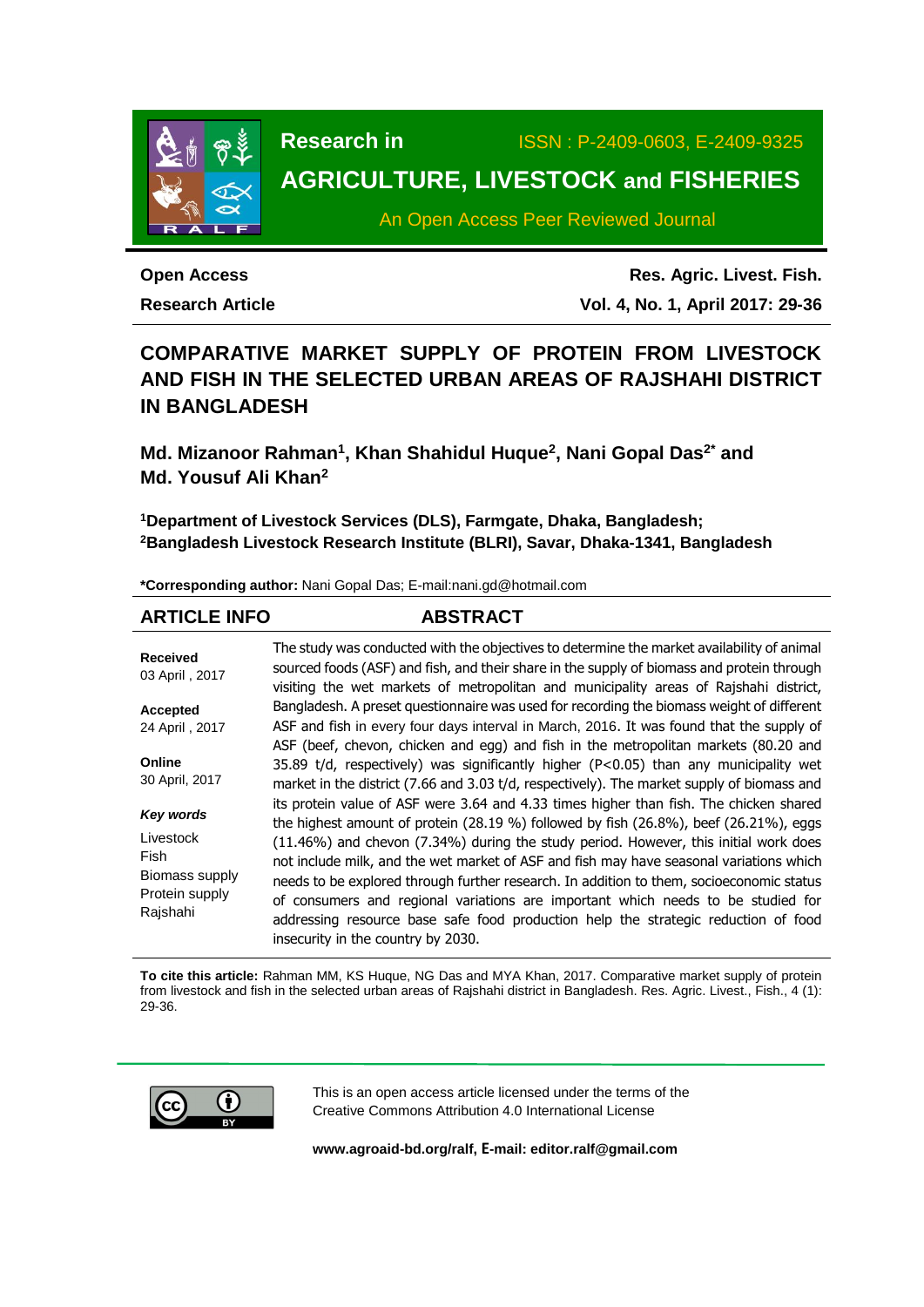# **INTRODUCTION**

Animal sourced foods (ASF) include food items come from an animal source such as, meat, milk, eggs and their products. Both ASF and fish are the sources of six critical micronutrients (vitamin A, vitamin B12, riboflavin, calcium, iron and zinc) and essential amino acids required for human health. An inadequate intake of these nutrients is associated with negative health impacts (Murphy and Allen, 2003). The generally accepted daily dietary allowance of total protein is 0.8g/kg live weight (Shane and Mann, 2006) of human and thus, an adult person of 60 kg requires 48g protein daily, of which an average of 24g (50%) animal protein may come from ASF and fish sources.

The per caput ASF (milk, meat and egg) production in 2014-15 was 121.8 ml, 102.4 g and 9.61 g, respectively (BER, 2016), and they may supply daily about 26.06 g protein/head, while the production of fish was 64.4 g that yields 10.94 g protein (considering average 17% protein of different fish of Bangladesh, Bogard *et al.*, 2015). Thus, ASF & Fish sharing 70.4% and 29.6%, respectively, may daily supply 37.0 g/head of animal protein, almost 1.54 times more than the animal protein requirement (24.0 g) for an average person of the country. The Household Income and Expenditure Survey, 2010 (HIES- 2010) in BBS, (2014), on the other hand, reported per caput protein intake of 6.76g and 9.70g in 2010 from ASF and fish and they may stand to 7.94 g and 12.85 g in 2015 sharing 38.0% and 62.0%, respectively, of the two sources if an extrapolation is made considering the average annual growth rate of livestock & fisheries sub-sectors during the five years period (BER, 2015). This does not conform with the production of ASF and fish and their shares (70.4% vs 29.6%) in total animal protein production described above, and opposes the claim of about 60% of the daily animal protein supply of a person comes from fish made by the Department of Fisheries (MoFL, 2016).

This divergent and anecdotal evidence of the two different documents of the public sector requires a thorough field study by the concerned authority on the production and supply of ASF and fish to different classes of consumers considering seasonal and regional variations in the country. Recently, the United Nations Statistical Commission also requested all member countries to collect and analyze their own experience-based food insecurity data to achieve indicator 2.1.2 of Sustainable Development Goal (SDG) 2.1 and use them for national, regional and global reporting (FAO 2016). Considering the above data oscillation and to gain experience-based protein shares of the ASF and fish, the present initial field research was undertaken with a simple objective of estimating the market supply of ASF and fish in a certain season of a year in a selected area of the country**.**

## **MATERIALS AND METHODS**

#### **Study area**

The study was conducted at ten municipality areas of Rajshahi district, a High Ganges River Floodplain agro-ecological zone in the north-western area of the country (Figure 1). Three wet markets of Boalia of Rajshahi metropolitan area and of each municipality area (Tanore, Mohanpur, Paba, Godagari, Durgapur, Puthia, Bagmara, Charghat and Bagha) of Rajshahi district were randomly selected for this study. The total area and household number of the metropolitan and municipality areas according to BBS (2014) are shown in Table 1.



Figure 1. Metropolitan and municipalities under the study

#### **Data collection**

The total wet markets and the number of traders interviewed in each municipality and the metropolitan area was recorded and reported accordingly (Table 2). The amount of ASF and fish marketed in every four days interval in randomly selected three wet markets were weighed and recorded through visiting and recording the weight of ASF and fish biomass. Under the direct supervision of district livestock office, Rajshahi a preset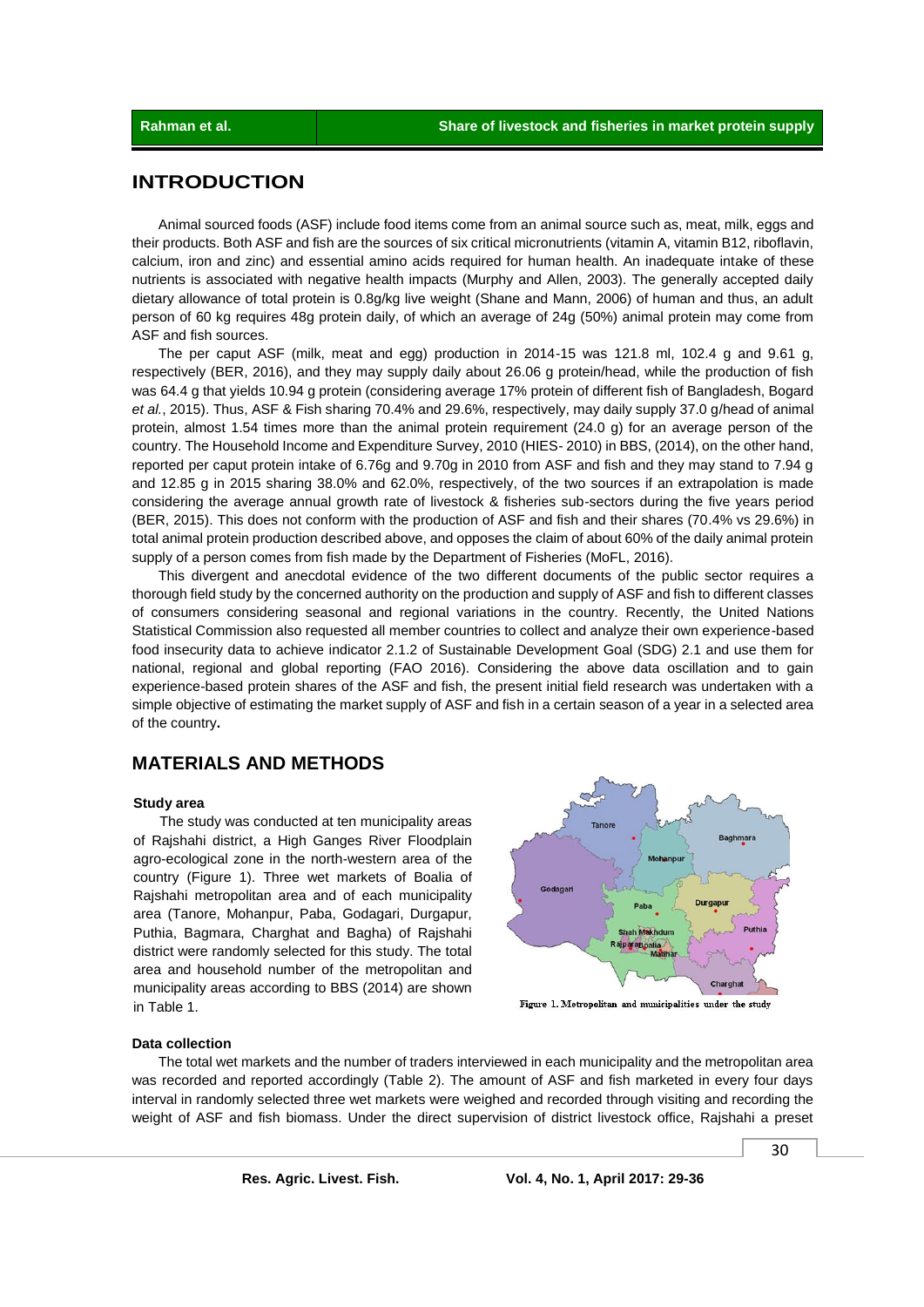questionnaire was used for recording the biomass weight of different ASF and fish and responses of the wholesalers and retailers; seven visits were made during the total period of 31 days in March, 2016. The daily average supply of ASF and fish in each municipality was calculated by multiplying the daily average supply in selected markets by the total number of wet markets.

| Name of municipalities              | Area (sq km) | <b>Households</b> |
|-------------------------------------|--------------|-------------------|
| Rajshahi metropolitan (Boalia)      | 38.11        | 42602             |
| Mohanpur                            | 9.25         | 2590              |
| Paba (Katakhali and Noahata)        | 49.59        | 20998             |
| Godagari                            | 14.29        | 8008              |
| Puthia                              | 13.50        | 5188              |
| Durgapur                            | 24.83        | 7109              |
| Tanore                              | 27.22        | 7976              |
| Charghat                            | 18.72        | 9105              |
| Baghmara (Bhawaniganj and Taherpur) | 24.18        | 7231              |
| Bagha                               | 11.69        | 7044              |

**Table 1.** Area and number of households in different municipalities of Rajshahi district

#### **Calculation of protein supply**

The daily protein supply of beef and chevon biomass was calculated according to the following equation: Protein (kg) = biomass of beef/chevon (kg) × meat (%) of total biomass × average protein (%) (Roy *et. al*., 2013; Sumarmono *et. al.*, 2002); while that of chicken was calculated according to the equation: Protein (kg) = supply of chicken biomass (kg)  $\times$  dressed weight (%)  $\times$  meat (%) of total biomass  $\times$  protein (%) (Połtowicz and Doktor, 2011). The supply of protein from eggs was calculated by multiplying biomass with the protein content of whole egg according to Bashir *et al.* (2015). In case of fish the biomass was converted into edible portion according to Akther (2015) and then multiplied by the average protein content of fish in Bangladesh according to [Bogard](http://www.sciencedirect.com/science/article/pii/S0889157515000976) *et al.* (2015).

#### **Data analysis**

Any significant difference in the supply of biomass and protein of different ASFs and the fish in addition to their share between the metropolitan and municipality areas were tested statistically using Student T-test. A computer package program of SPSS-11.5 was used for data compilation and analyses.

# **RESULTS AND DISCUSSION**

#### **The supply of ASF and fish biomass**

The daily market supply of ASF and fish biomass in a wet market of the Rajshahi metropolitan and of municipality areas are presented in Table 3. It was seen that the market availability of all ASF and fish biomass was significantly (P<0.01) higher in Rajshahi (Boalia) metropolitan market compared to municipalities of the district. The daily supply of beef in a wet market of Rajshahi metropolitan area was 16.49 t compared to 3.49 t in a municipality area, and it was 4.72 times higher. Similar to beef, the daily market supply of chevon was 7.01 t and 0.59 t, respectively. The higher supply of beef and chevon resulted in a total daily red meat supply of 23.05 t in the metropolitan market and 4.08 t in a municipality market, and the difference between the market sources was significant (p<0.05). Including 40.79 t daily supply of poultry meat (white meat) the total daily meat supply in a wet market of Rajshahi metropolitan area was 64.29 t and the supply of both poultry meat (2.10 t) and the total meat (6.18 t) was significantly (p<0.05) lower in the municipality markets.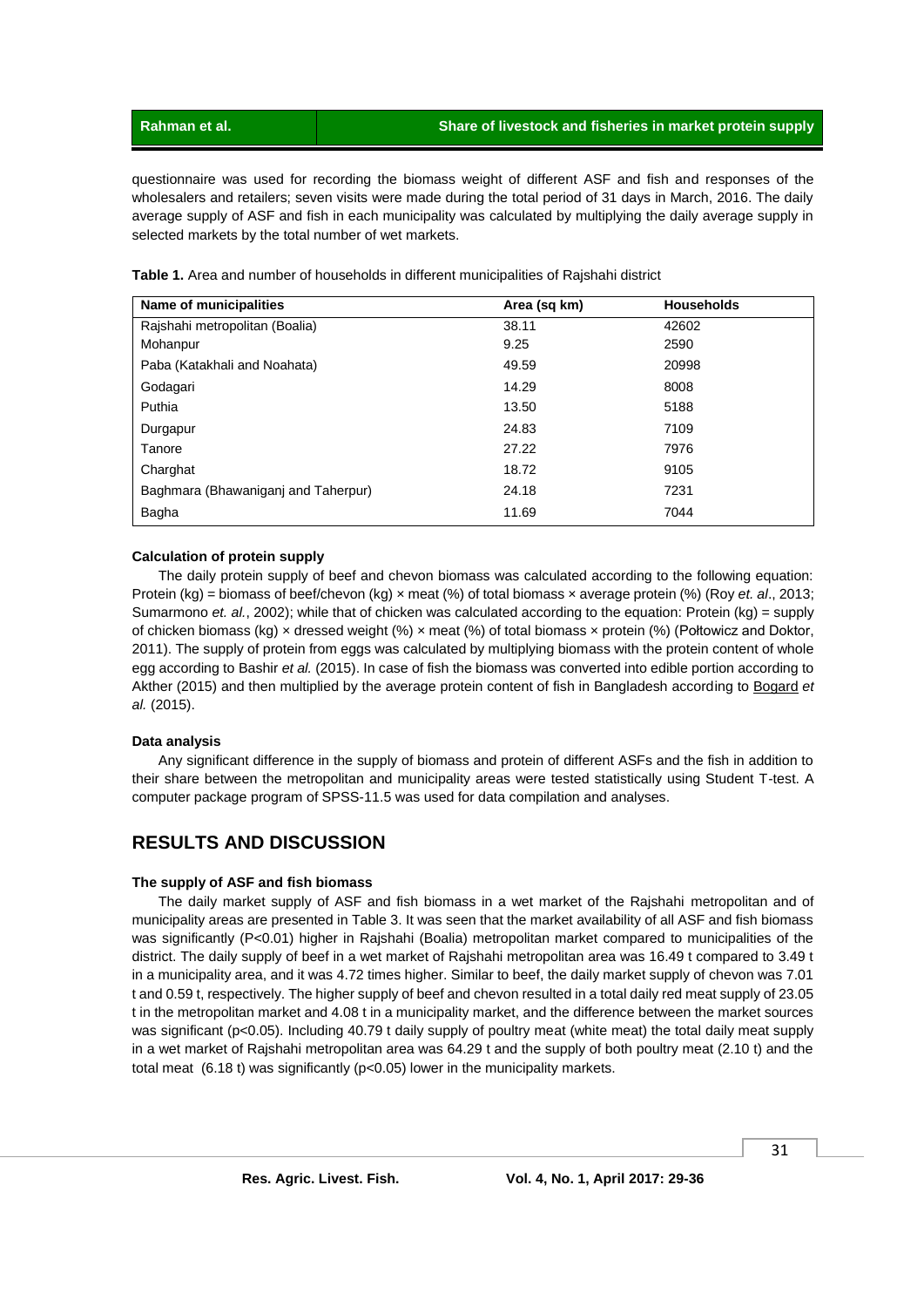The market supply of eggs at Rajshahi (Boalia) metropolitan and municipality area were 15.91 and 1.41 t/d, respectively, and they resulted in a total market ASF supply of 80.20 t and 7.66 t/d, respectively. The difference between the two sources were significant (p<0.01). The daily supply of fish, on the other hand, was 35.89 t and 3.03 t, respectively in Rajshahi (Boalia) metropolitan and other municipality markets.

An increased number of consumers due to a higher concentration of households in a unit metropolitan area (average 1118 households) coupled with a higher income (HIES - 2010 in BBS, 2014) compared to that of municipality area (280 to 602 households, Table1) increased the number of consumers for ASF and fish. A positive income elasticity of demand of food of livestock origins (Gandhi and Zhou, 2010) and a higher number of consumers may have increased the market demand of ASF and fish in the former area. This provided an increased opportunity of ASF and fish trading in the metropolitan area. The relationship between the number of traders and supply of meat and fish in the market shows that the market biomass supply of meat or fish increased linearly (r=0.84, P<0.01, Figure 2) with the increase of trader number (Figure 2). It was calculated that the daily market supply of meat by a trader of the studied areas, irrespective of red or white meat, was about 4.05 kg, and that of fish was about 4.90 kg (r=0.84, P<0.01, Figure 2 and 3).

**Table 2.** Total number of different wholesalers/retailers interviewed

| Name of municipalities                | Number of wet<br>markets | Number of whole sellers & retailers |             |                |     |                  |             |
|---------------------------------------|--------------------------|-------------------------------------|-------------|----------------|-----|------------------|-------------|
|                                       |                          | <b>Beef</b>                         | Chevon      | <b>Chicken</b> | Egg | <b>Total ASF</b> | <b>Fish</b> |
| Rajshahi metropolitan<br>(Boalia)     | 20                       | 51                                  | 28          | 59             | 51  | 189              | 153         |
| Mohanpur                              | 10                       | 9                                   | 2           | 37             | 7   | 55               | 50          |
| Paba (Katakhali and<br>Noahata)       | 10                       | 21                                  | 8           | 10             | 14  | 53               | 56          |
| Godagari                              | 11                       | 10                                  | $\mathbf 0$ | 5              | 22  | 37               | 22          |
| Puthia                                | 10                       | 17                                  | 6           | 16             | 26  | 65               | 88          |
| Durgapur                              | 6                        | 11                                  | 4           | 16             | 19  | 50               | 45          |
| Tanore                                | 3                        | 11                                  | 5           | 14             | 9   | 39               | 9           |
| Charghat                              | 9                        | 15                                  | 8           | 8              | 19  | 50               | 18          |
| Bagmara (Bhawaniganj and<br>Taherpur) | 11                       | 13                                  | 14          | 13             | 23  | 63               | 36          |
| Bagha                                 | 8                        | 32                                  | 42          | 17             | 32  | 123              | 40          |
| <b>Total traders</b>                  | 98                       | 190                                 | 117         | 195            | 222 | 724              | 517         |

**Table 3.** The average market supply of ASF and fish biomass between Rajshahi metropolitan (Boalia) and municipality areas (t/d)

| <b>Food sources</b>       | Market biomass supply (t/d) | <b>SE</b>           | P- values |        |
|---------------------------|-----------------------------|---------------------|-----------|--------|
|                           | Metropolitan                | <b>Municipality</b> |           |        |
|                           | $(n = 3)$                   | $(n = 27)$          |           |        |
| Beef                      | 16.49                       | 3.49                | 2.90      | < 0.01 |
| Chevon                    | 7.01                        | 0.59                | 2.62      | < 0.01 |
| Total red meat            | 23.50                       | 4.08                | 4.49      | < 0.01 |
| Poultry meat (White meat) | 40.79                       | 2.10                | 9.36      | < 0.01 |
| Total meat supply         | 64.29                       | 6.18                | 13.19     | < 0.01 |
| Eggs                      | 15.91                       | 1.48                | 6.30      | < 0.01 |
| <b>ASF</b>                | 80.20                       | 7.66                | 18.70     | < 0.01 |
| Fish                      | 35.89                       | 3.03                | 7.43      | < 0.01 |

SE=standard error; P>0.05, not significant; ASF, beef, chevon, chicken and egg

32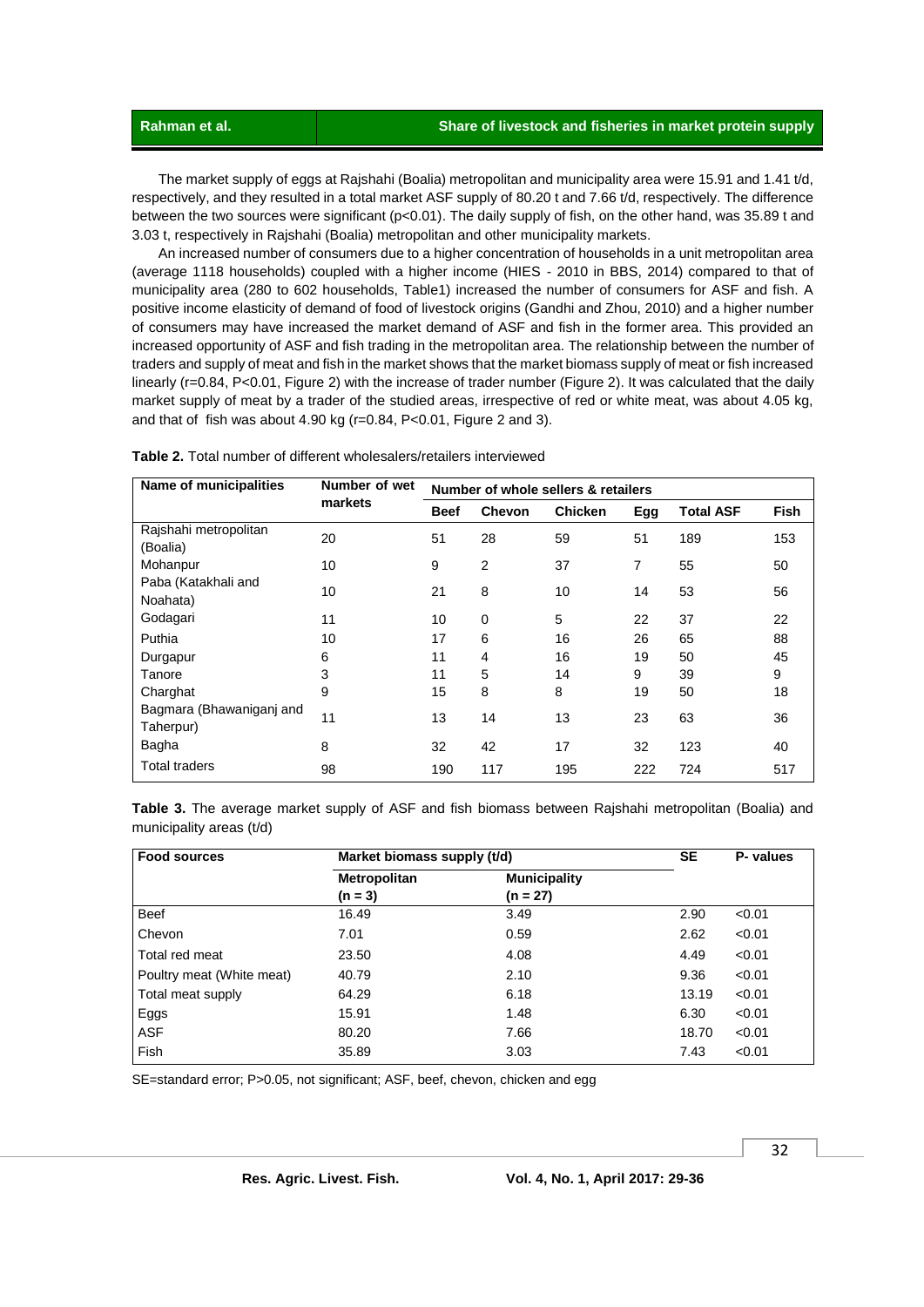

#### **The protein value of ASF and fish biomass**

The supply of protein of ASF and fish in the market of Rajshahi metropolitan and municipality area is presented in Table 4. Similar to biomass supply, the market supply of protein of all ASF and fish sources was significantly higher in Rajshahi (Boalia) metropolitan areas compared to that of the municipality area of the district (P<0.01). The protein value of beef and chevon marketed daily at the wet market of Rajshahi (Boalia) metropolitan was 2.62 t and 1.22 t, respectively, compared to only 0.55 t and 0.10 t of the municipality area. The protein content of the total red meat supply was calculated to be 3.83 t and 0.66 t, respectively. The protein value of poultry meat in Rajshahi (Boalia) metropolitan wet market was 5.53 t and it was significantly (p<0.01) higher than that (0.29 t) of the wet market in the municipality area, and the difference in protein value of market poultry between the two area was about 19.07 times. The protein value of the total daily meat supply was 9.37 t and 0.94 t, respectively, in the wet market of Rajshahi (Boalia) metropolitan and the municipality area. The protein content of eggs supplied in the markets of Rajshahi (Boalia) metropolitan per day was 1.78 t compared to 0.17 t of that supplied daily in the markets of municipality areas of the district. The total protein value of the ASF daily supplied to Rajshahi (Boalia) metropolitan wet market was 11.15 t and that of the municipality markets was 1.11 t. At the same time the protein value of fish marketed daily in Rajshahi (Boalia) metropolitan wet market was 4.41 t compared to 0.37 t in the wet market of municipality area.

| <b>Food Sources</b>       | Protein supply (t/d)     |                           |      | P- values |
|---------------------------|--------------------------|---------------------------|------|-----------|
|                           | Metropolitan ( $n = 3$ ) | Municipality ( $n = 27$ ) |      |           |
| Beef                      | 2.62                     | 0.55                      | 0.46 | < 0.01    |
| Chevon                    | 1.22                     | 0.10                      | 0.46 | < 0.01    |
| Total red meat            | 3.83                     | 0.66                      | 0.74 | < 0.01    |
| Poultry meat (white meat) | 5.53                     | 0.29                      | 1.27 | < 0.01    |
| Total meat supply         | 9.37                     | 0.94                      | 1.92 | < 0.01    |
| Eggs                      | 1.78                     | 0.17                      | 0.70 | < 0.01    |
| <b>ASF</b>                | 11.15                    | 1.11                      | 2.53 | < 0.01    |
| Fish                      | 4.41                     | 0.37                      | 0.91 | < 0.01    |

**Table 4.** Protein supply from ASF and fish at Rajshahi (Boalia) metropolitan and other municipality markets (t/d)

SE= standard error; P>0.05, not significant; ASF, beef, chevon, chicken and egg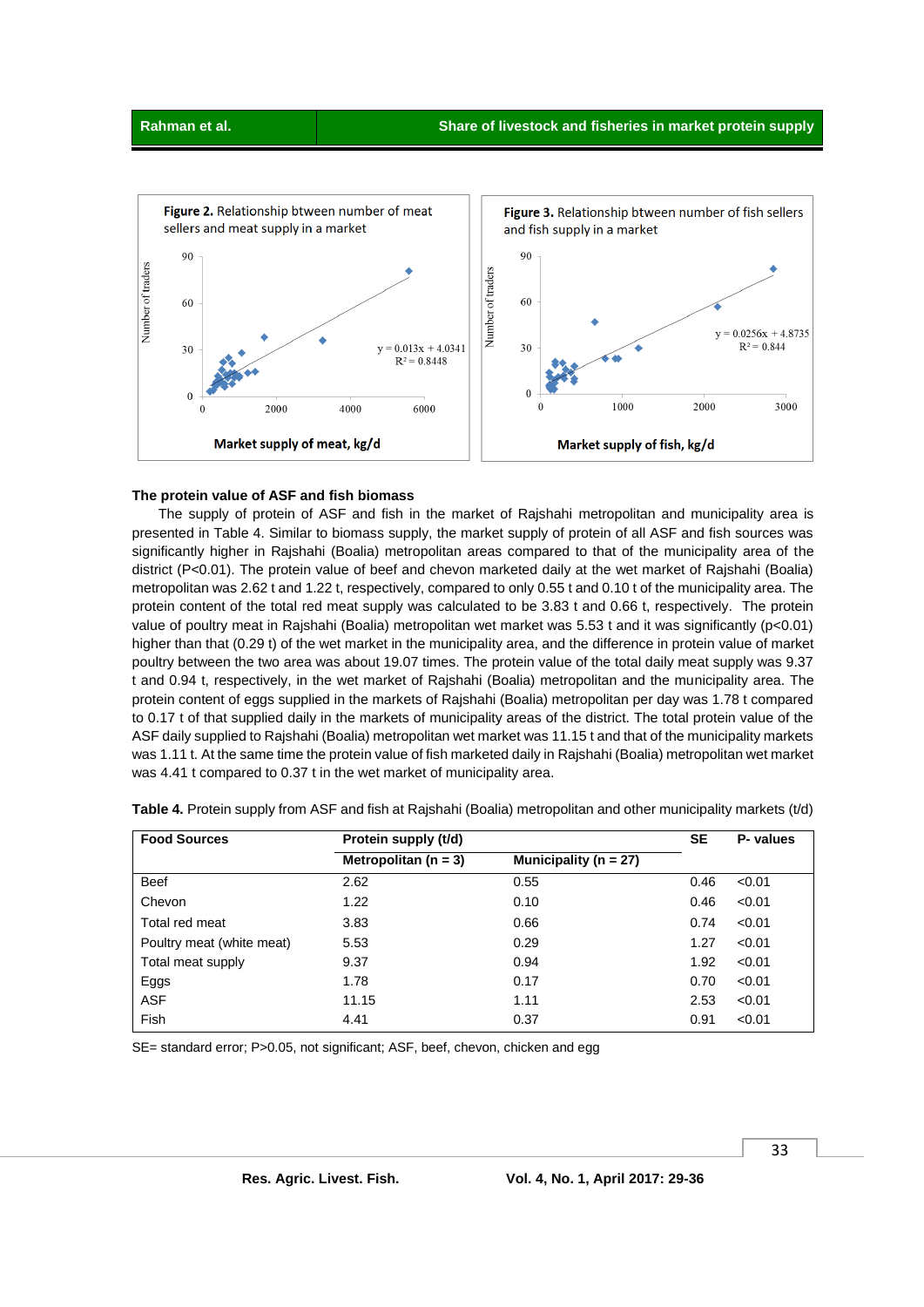| <b>Food sources</b>       |                         | Ratio of ASF components and fish supply |           |           |                     |  |  |
|---------------------------|-------------------------|-----------------------------------------|-----------|-----------|---------------------|--|--|
|                           | Metropolitan<br>$(n=3)$ | <b>Municipality</b><br>$(n = 27)$       | <b>SE</b> | P- values | Total<br>$(n = 30)$ |  |  |
| <b>Biomass components</b> |                         |                                         |           |           |                     |  |  |
| Total meat: fish          | 1.88                    | 3.32                                    | 2.35      | 0.324     | 3.18                |  |  |
| Red meat: fish            | 0.86                    | 2.12                                    | 1.73      | 0.242     | 1.99                |  |  |
| Chicken: fish             | 1.02                    | 1.20                                    | 0.88      | 0.736     | 1.18                |  |  |
| ASF: fish                 | 2.28                    | 3.79                                    | 2.45      | 0.321     | 3.64                |  |  |
| <b>Protein components</b> |                         |                                         |           |           |                     |  |  |
| Total meat: fish          | 2.26                    | 4.09                                    | 2.93      | 0.313     | 3.91                |  |  |
| lRed meat: fish           | 1.13                    | 2.76                                    | 2.26      | 0.246     | 2.60                |  |  |
| Chicken: fish             | 1.12                    | 1.33                                    | 0.97      | 0.734     | 1.31                |  |  |
| ASF: fish                 | 2.62                    | 4.52                                    | 3.02      | 0.311     | 4.33                |  |  |

**Table 5.** Share of different ASF and fish in the supply of biomass and protein

SE=standard error; P>0.05, not significant; n, number of replication; ASF, beef, chevon, chicken and egg



### **The comparative share of biomass and protein of different ASF and fish**

The ratio of market biomass and protein supply from ASF and fish are presented in Table 5. It was found that the share of ASF components and fish biomass marketed in the metropolitan and municipality area and their protein values did not differ significantly (P>0.05). The total meat supply in metropolitan and municipality areas of Rajshahi was 1.88 and 3.32 times higher than fish. Compared to the market supply of fish biomass, the supply of red meat and chicken in both metropolitan and municipality area was 0.86 and 1.02 times in the metropolitan area and 2.12 and 1.20 times in the municipality area. However, the market supply of ASF in former markets was 2.28 times compared to 3.79 times in the latter. The average biomass supply of total meat, red meat, chicken and AFS compared to that of fish, irrespective of areas, was 3.18, 1.99, 1.18 and 3.64 times higher, respectively.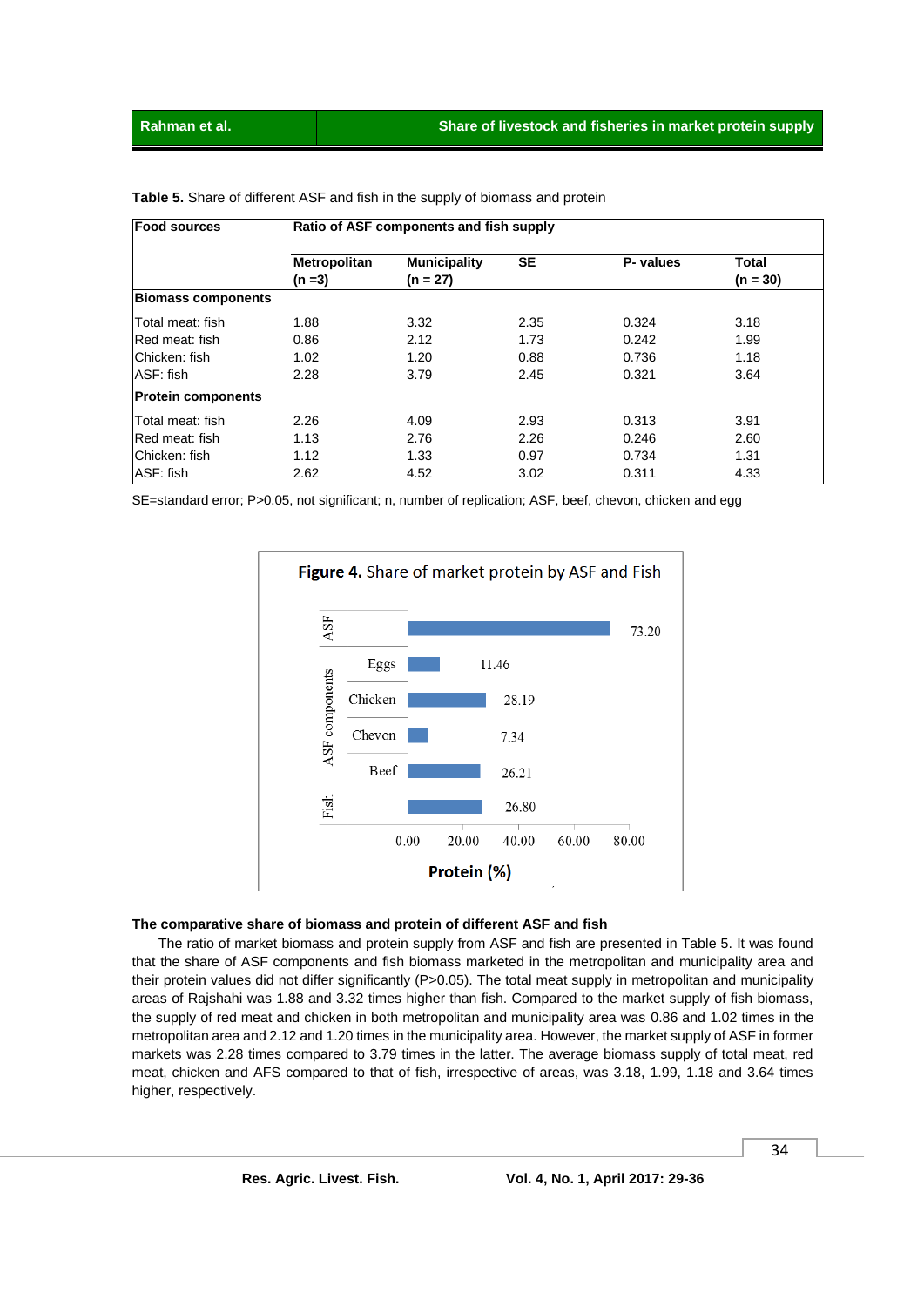The supply of protein of total meat, red meat, chicken and AFS was 2.26, 1.13, 1.12 and 2.62 times, respectively, and 4.09, 2.76, 1.33 and 4.52 times, respectively, higher than that of fish in metropolitan and municipality area, respectively; and their average, irrespective of metropolitan and municipality, was 3.91, 2.60, 1.31 and 4.33, respectively in the study area. The global average per caput meat (both red and white meats) consumption is found to be always higher (43.2 Kg in 2015) than fish (20.3 Kg) (FAO, 2016).

The development of database on the consumption of per caput meat of different animals, not considered here, is much more important, and it has to be species, region and season wise in one hand and on the other consumer categories have to be taken into consideration. Moreover, milk and value added products of different meat and fish should also be taken into consideration. Value additions, in one way, support the widening of gross domestic product basket, and on the other, it supports safe food production from field to forks. The highest share of protein value of fish and different AFS marketed during the study period was found by chicken (28.19 %) followed by fish (26.8%), beef (26.21%), eggs (11.46%) and chevon (7.34%, Figure 4), and it resulted in a total ASF share of 73.20% in Rajshahi district.

## **CONCLUSION**

It may be concluded that the daily market supply of total meat and ASF (64.29 t and 80.2 t) or their protein value (9.37 t and 11.15 t) were higher than that of fish (35.89 t) or its protein (4.41 t), irrespective of areas. The share of protein of chicken marketed daily was the highest (28.19 %) followed by fish (26.8 %), beef (26.21 %), eggs (11.46 %) and chevon (7.34 %). However, considering the importance of ASF and fish for addressing the food insecurity of the people, further research may be conducted on the production, marketing, value additions and their per caput consumption according to season, region and socioeconomic conditions. This will enable formulation of livestock and fisheries resource based strategic development plans in the country.

# **CONFLICT OF INTEREST**

The author declares that there is no conflict of interests regarding the publication of this paper.

## **REFERENCES**

- 1. Akther S, 2015. Flesh yield of small indigenous fishes from the river Padma, Rajshahi, Bangladesh. Bangladesh Journal of Zoology, 43: 141-144.
- 2. Bashir L, PC Ossai, OK Shittu, AN Abubakar and T Caleb, 2015. Comparison of the Nutritional Value of Egg Yolk and Egg Albumin from Domestic Chicken, Guinea Fowl and Hybrid Chicken. American Journal of Experimental Agriculture 6: 310-316.
- 3. Bangladesh Bureau of Statistics (BBS), 2014. Statistical yearbook Bangladesh, Ministry of Planning, Government of the People's Republic of Bangladesh, Dhaka.
- 4. Bangladesh Economic Review (BER), 2015. Economic advisor's wing. Finance Division, Ministry of Finance. Government of the People's Republic of Bangladesh.
- 5. Bangladesh Economic Review (BER), 2016. Economic advisor's wing. Finance Division, Ministry of Finance. Government of the People's Republic of Bangladesh.
- 6. Bogard [JR,SH Thilsted, GC Marks, MA Wahab, MAR Hossain, J Jakobsen](http://www.sciencedirect.com/science/article/pii/S0889157515000976) and [J Stangoulis,](http://www.sciencedirect.com/science/article/pii/S0889157515000976) 2015. Nutrient composition of important fish species in Bangladesh and potential contribution to recommended nutrient intakes[. Journal of Food Composition and Analysis,](http://www.sciencedirect.com/science/journal/08891575) 42:120–133.
- 7. FAO, 2016. Food and Agriculture Organization (FAO) of the United Nations. Food Outlook; Biannual report on Global food markets[. http://www.fao.org/3/a-i6198e.pdf](http://www.fao.org/3/a-i6198e.pdf)
- 8. Gandhi, VP and ZY Zhou, 2010. Rising demand for livestock products in India: Nature, patterns and implications, Australasian Agribusiness Review. 18:103-135.

35